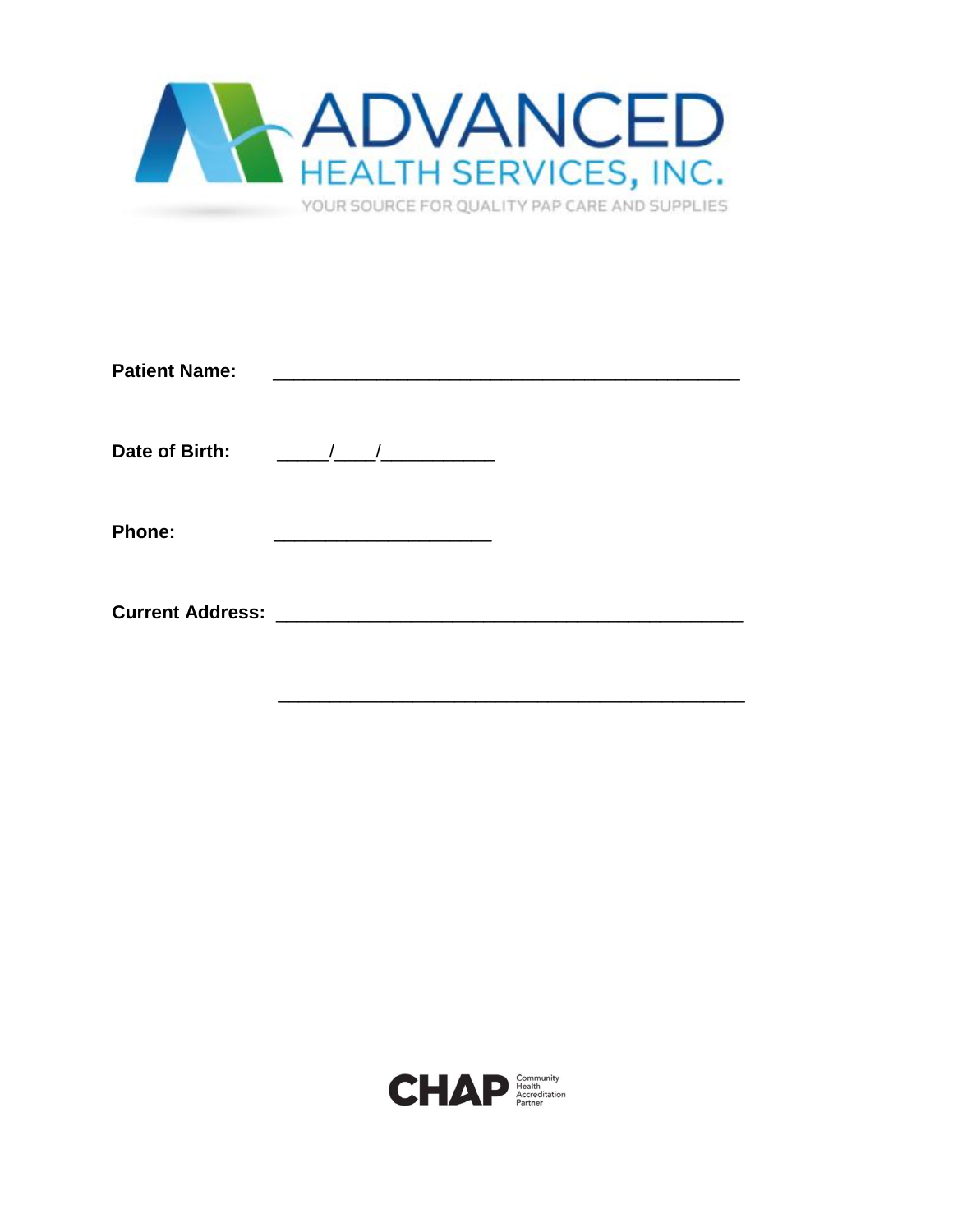

# **PATIENT SUPPLIES CHECKLIST**

It is our goal to review the operation and fit of the above equipment so that you will be able to understand the proper use and safety of the prescribed equipment ordered for you. Advanced Health Services has reviewed and advised patient of the following:

- o The patient consents to be treated with equipment provided by AHS.
- o The patient has been given a copy of their Rights and Responsibilities.
- o The patient has been provided a copy of the Privacy Act Policy.
- o The patient fully understands Advanced Health Services policy on resuscitation during clinical set up.
- o The patient fully understands how to assemble and use the mask and or headgear.
- $\circ$  The patient is able to verbalize cleaning instruct ions for the mask, tubing, filter, and water chamber.
- o A copy of supplier standards was supplied.
- o The patient has read and understands the Assignment of Benefits.
- $\circ$  The patient understands never to attempt to repair the equipment and to contact Advanced Health Services with any malfunctions.
- $\circ$  A contact number was left with the patient for any quest ions or concerns.
- o The patient understands the complaint process.
- o The patient understands how to contact AHS after hours.

**Patient Signature: Construction of the set of the set of the set of the set of the set of the set of the set of the set of the set of the set of the set of the set of the set of the set of the set of the set of the set** 

Advanced Health Services Clinician: **Advanced Health Services Clinician:** 

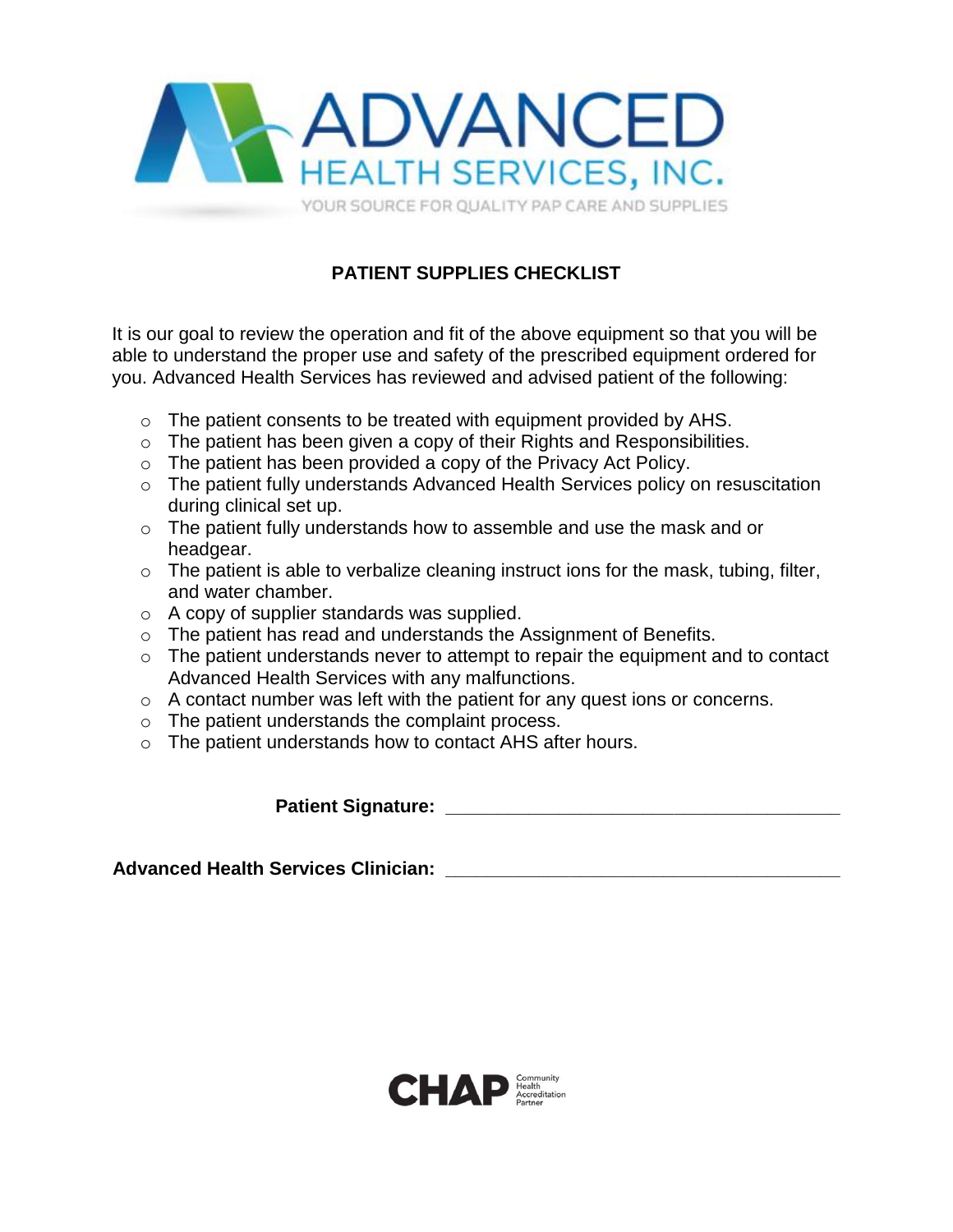

## **ASSIGNMENT OF BENEFITS**

I hereby authorize payment of medical benefits for my Advanced Health Services products directly to Advanced Health Services. I further authorize the release of any medical information required by Advanced Health Services to process an insurance claim on my behalf. A copy of this authorization will be sent to my insurance company, if requested. The original authorization will be kept on file by Advanced Health Services.

In case of an insurance company's refusal to pay Advanced Health Services, I will assume full responsibility for the payment. If my insurance company should pay benefits directly to me for any merchandise provided by Advanced Health Services, I will either endorse all checks from my insurance company as "Pay To The Order of Advanced Health Services " or write a personal check to Advanced Health. I will notify Advanced Health Services immediately of any change in my insurance coverage.

I further authorize the release of any information necessary to process such claims, including medical record information from a doctor or hospital. I authorize Advanced Health Services to allow confidential review of the file of my treatment if requested by any state, federal, or accreditation agency.

**Signature of Patient Community Community Community Community Community Community Community Community Community** 

*If you are not the patient, please fill out the information below.*

**Signature Print Name** 

Address **Phone Number** 



**\_\_\_\_\_\_\_\_\_\_\_\_\_\_\_\_\_\_\_\_\_\_\_\_\_\_\_\_\_\_\_\_\_\_\_\_\_\_\_\_\_\_\_\_\_\_\_\_\_\_\_\_\_\_\_\_\_\_\_\_\_\_\_\_\_\_\_\_\_\_**

**\_\_\_\_\_\_\_\_\_\_\_\_\_\_\_\_\_\_\_\_\_\_\_\_\_\_\_\_\_\_\_\_\_\_\_\_\_\_\_\_\_\_\_\_\_\_\_\_\_\_\_\_\_\_\_\_\_\_\_\_\_\_\_\_\_\_\_\_\_\_**

**\_\_\_\_\_\_\_\_\_\_\_\_\_\_\_\_\_\_\_\_\_\_\_\_\_\_\_\_\_\_\_\_\_\_\_\_\_\_\_\_\_\_\_\_\_\_\_\_\_\_\_\_\_\_\_\_\_\_\_\_\_\_\_\_\_\_\_\_\_\_**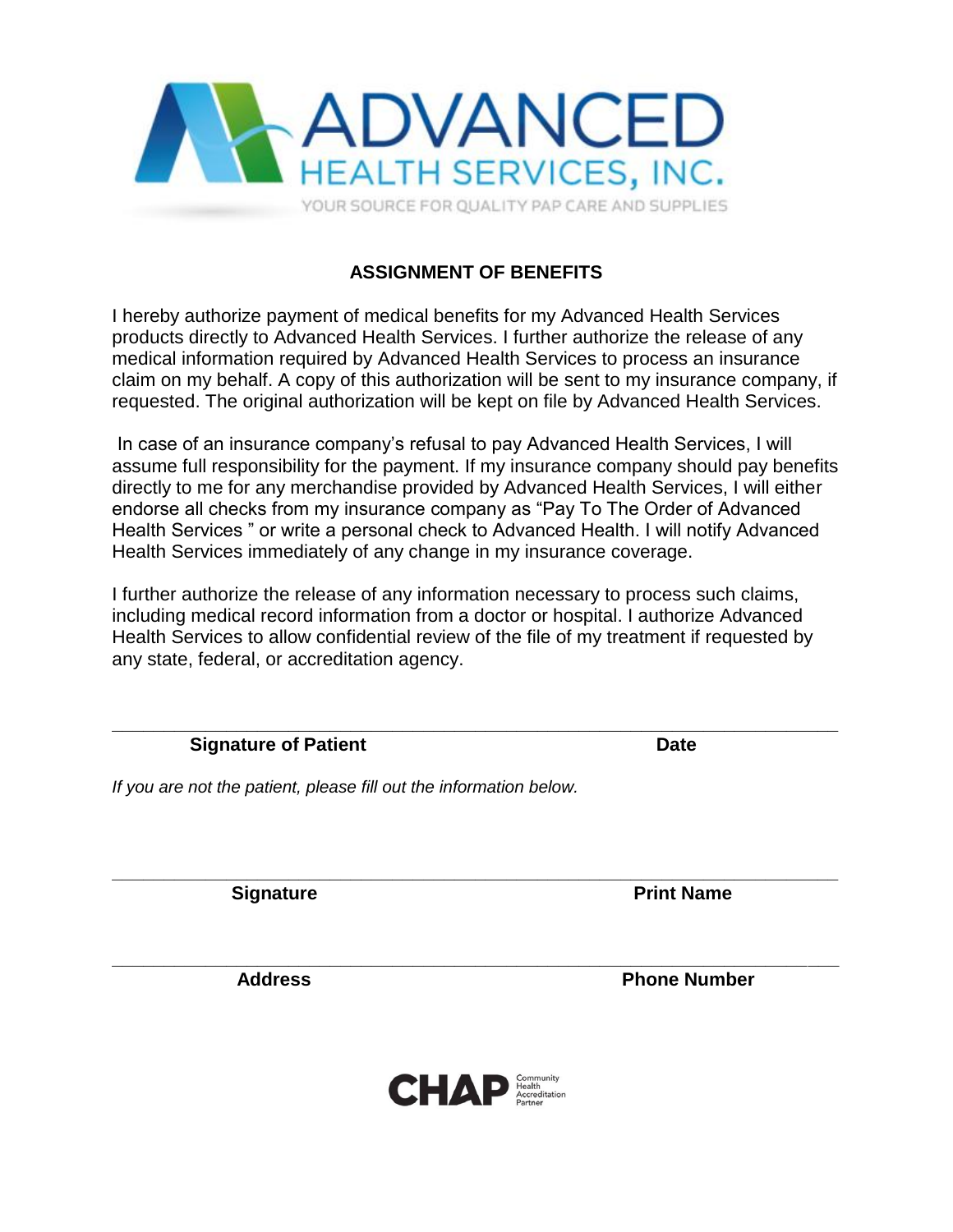

### **EMAIL CONSENT FORM**

o Yes, I give Advanced Health Services permission to email me at the following email address regarding my follow up PAP care.

Email:  $\blacksquare$ 

o No, I do not give Advanced Health Services permission to email me

**Patient Signature: \_\_\_\_\_\_\_\_\_\_\_\_\_\_\_\_\_\_\_\_\_\_\_\_\_\_\_\_\_\_\_**

**Date: \_\_\_\_\_\_\_\_\_\_\_\_\_\_\_\_\_\_\_\_\_\_\_\_\_\_\_\_\_\_\_**